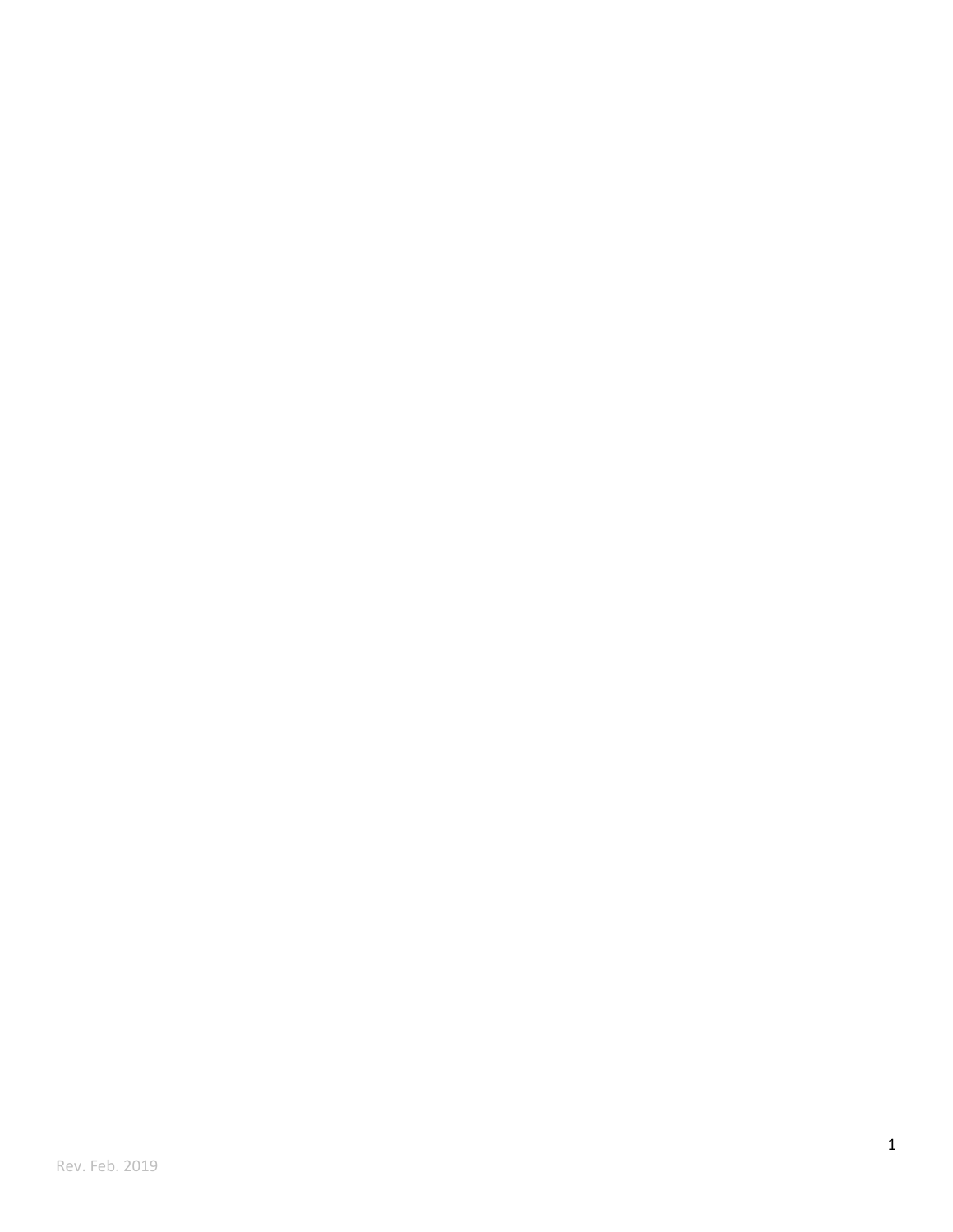The following steps will guide you through setting up and using the Calendar Export and Email Reminder options**.**

### <span id="page-2-0"></span>**Setting up Helper Server Administration**

Setting up The Helper Server Software. (Note: this section is only for the Server PC and on a Standalone installation. Workstation computer will not have to do this step.)

Click on the desktop icon to start the Helper Server Admin program.



If you have not been running the Network version of Helper, then you will see the following screen asking you to register.

| Information                                        |  |
|----------------------------------------------------|--|
| Register to continue Helper Server administration. |  |
|                                                    |  |

Click on **OK**.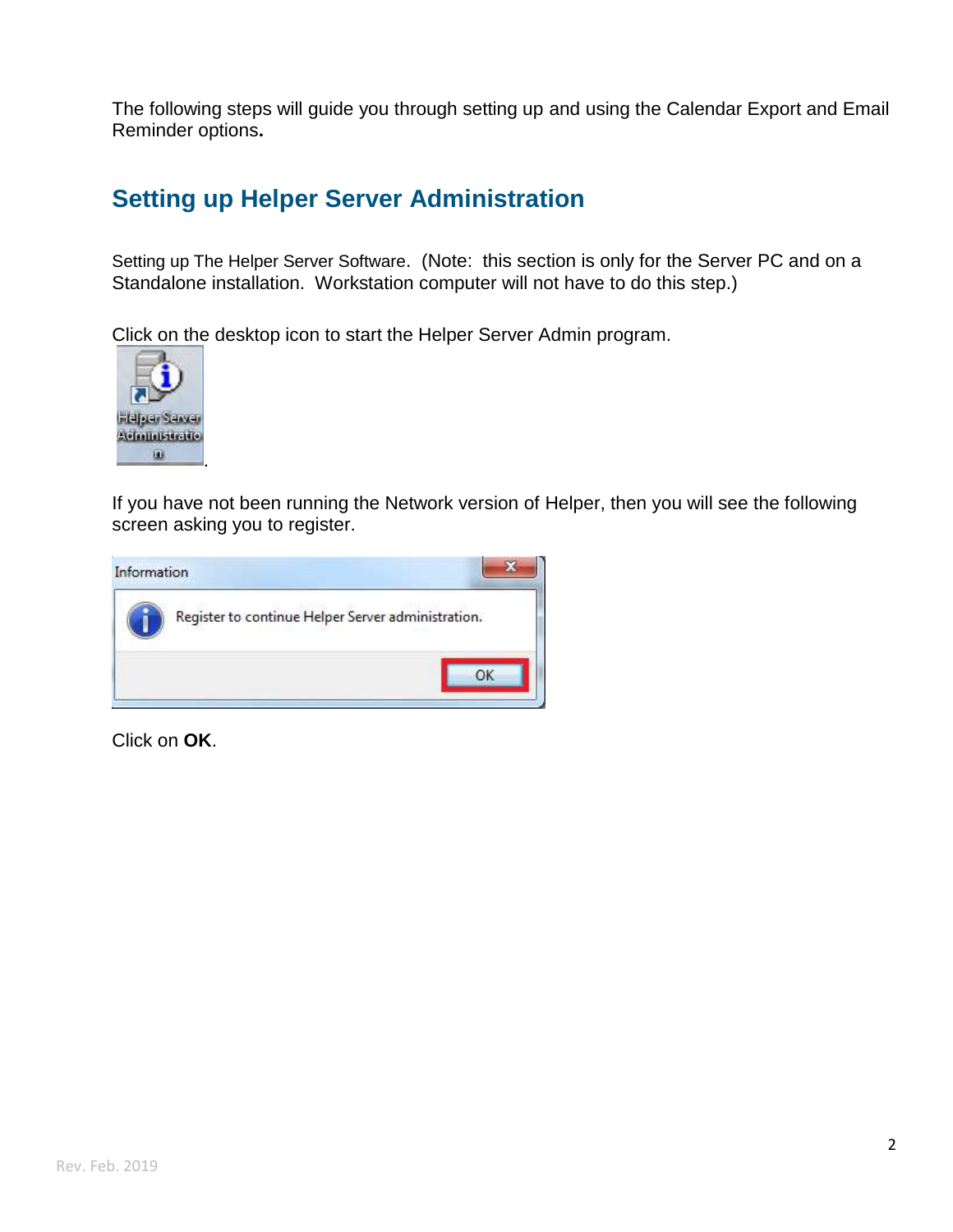

Click **on Register Online.**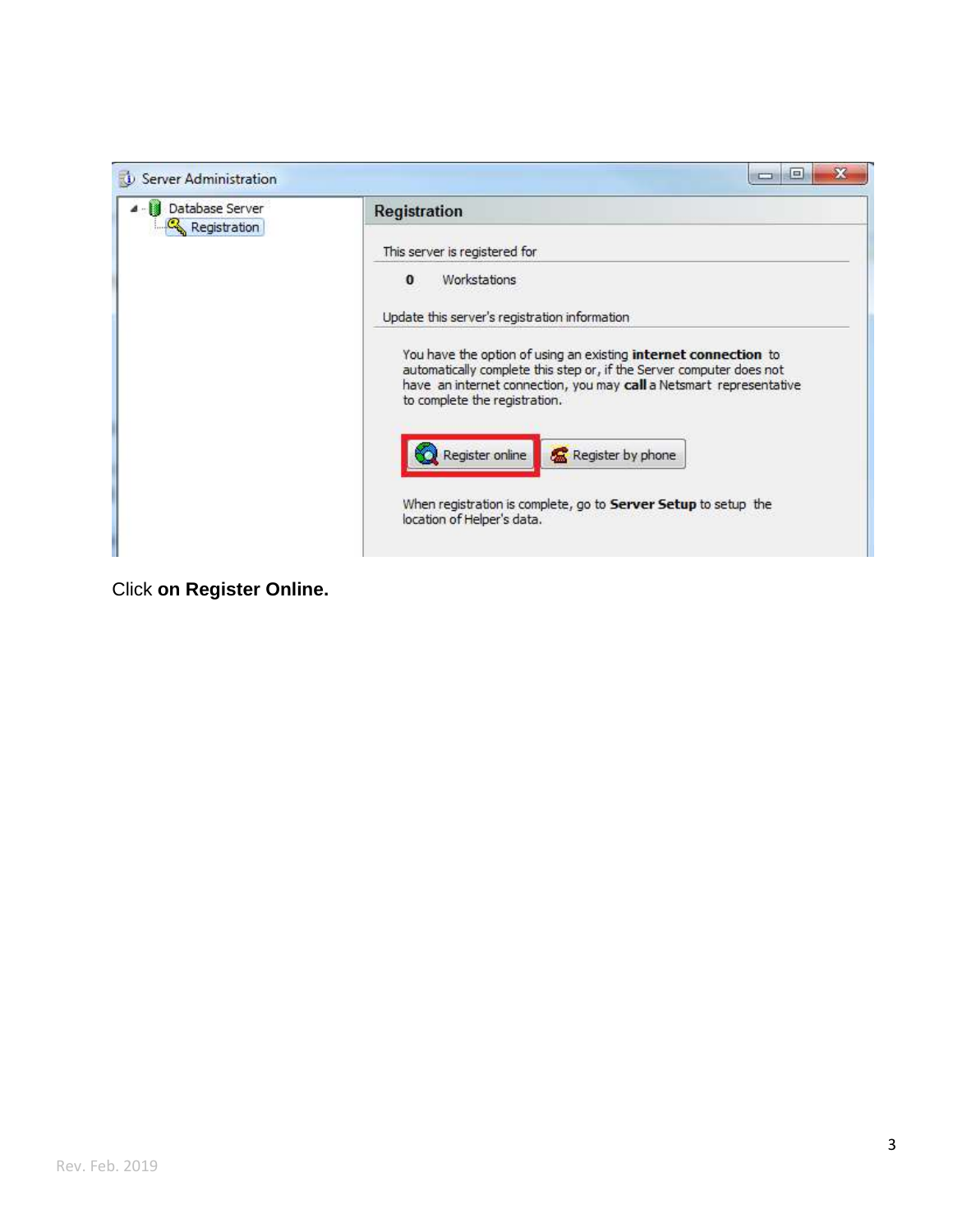| <b>Register Products Online</b><br>This process will use an existing internet connection to automatically register<br>the correct amount of workstations. |
|-----------------------------------------------------------------------------------------------------------------------------------------------------------|
| To register products online, fill in the required information and dick the Register button.<br><b>Customer Id</b><br>Zip Code                             |
| Cancel<br>Register                                                                                                                                        |

Enter your 6-digit Helper Customer Id/Account number and 5-digit Zip Code and then click **Register**.



You have successfully registered the Helper Server for 2 workstations.

To complete the installation, you need to register Helper on one workstation.

You should now see the above screen and click **OK**. If you do not get the above screen after clicking on Register, please email Helper Support at support@helper.com with a Subject Line of 9.1 Registration. **(Note: You will not need to Register Helper on a Workstation)**

You will now be at the Helper Server Administrator screen.

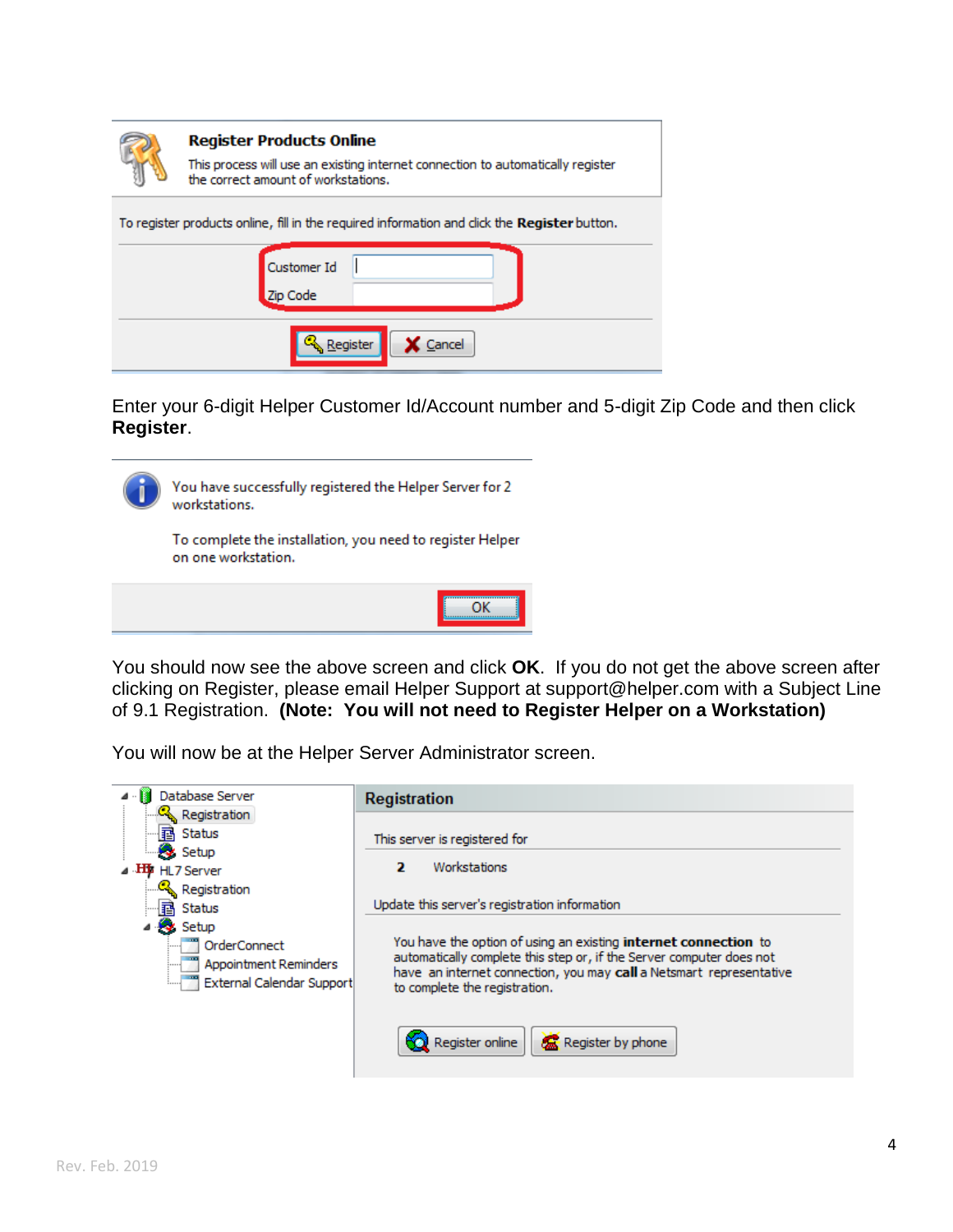If you are going to be using the Appointment Reminder feature,



Click on **Appointment Reminders** on the left. Then click on the checkbox beside **Enable E-Mail Appointment Reminders**.

If you are going to be using Calendar Synchronizing feature,



Click on **External Calendar Support** on the left. Then click on the checkbox next to **Enable External Calendar Support**.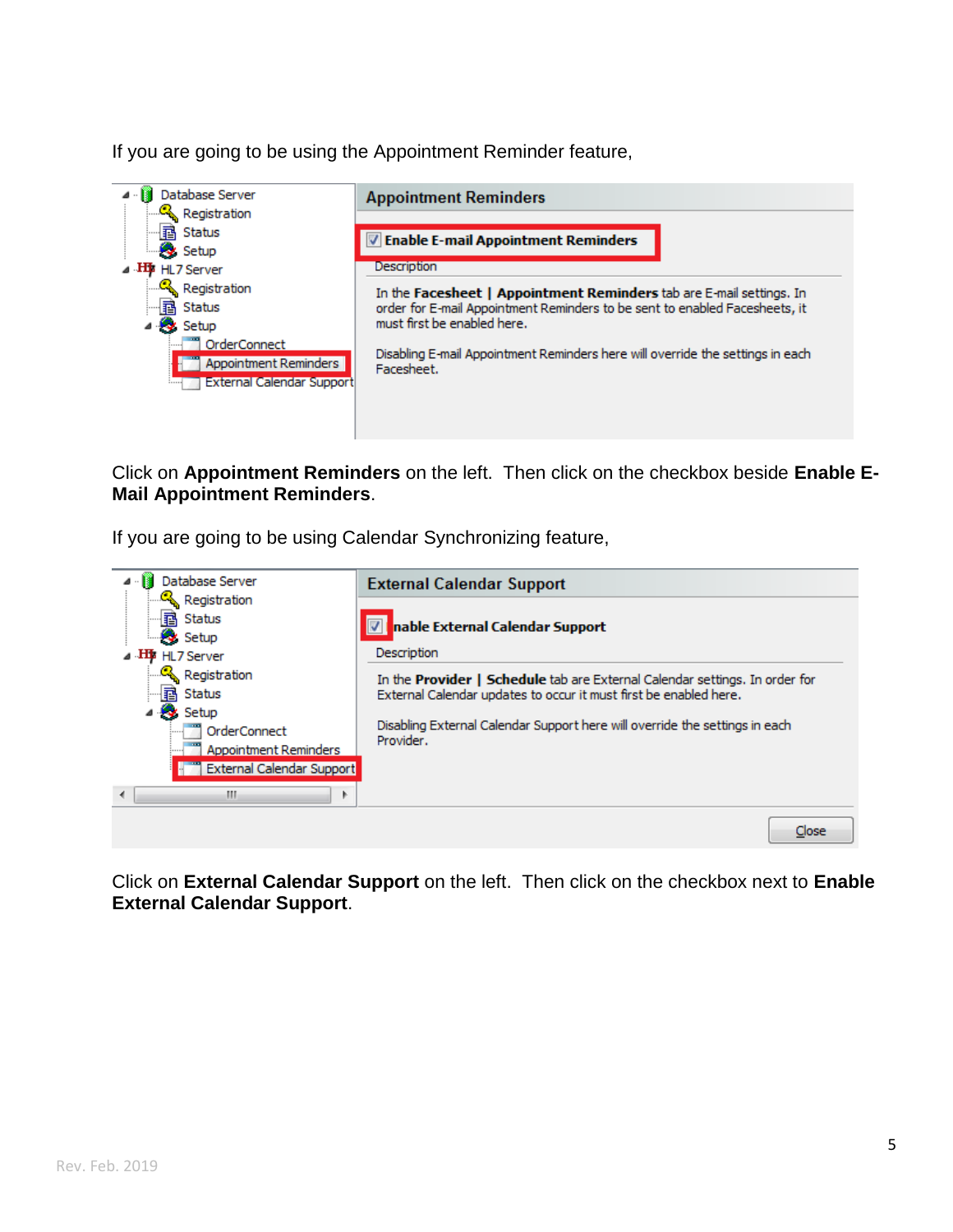

#### Click on **Close**.

You are now ready to start the Helper setup section.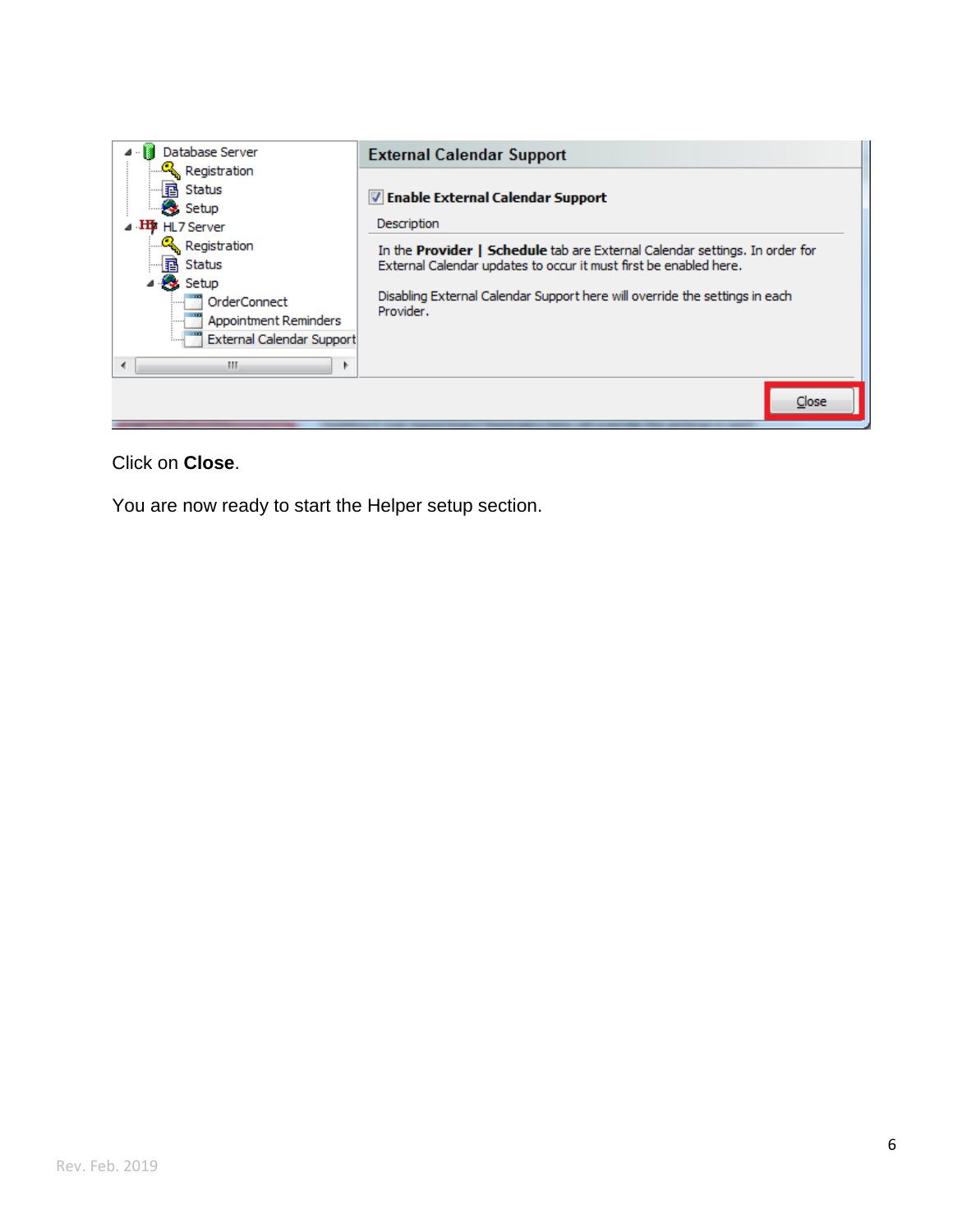# <span id="page-7-0"></span>**Setting up Helper Calendar Exporting**

#### **Setting up the Helper Program to export to an External Calendar**

On the main Helper screen, click on **Setup**. Select **Libraries** from the drop-down menu.

| Helper v9.1.0: Bbbbb Bbbbb<br><b>Utilities</b><br>Setup       | Web<br>Register                                | Help<br>Exit                                                                                 |                                    | $\mathbf x$<br>$\blacksquare$          |
|---------------------------------------------------------------|------------------------------------------------|----------------------------------------------------------------------------------------------|------------------------------------|----------------------------------------|
| Libraries<br>Preferences<br>ClaimsConnect<br>Multi-User Setup | $\overline{\phantom{a}}$<br>insactions<br>arch | <b>Hills</b> (Bit)<br>VISA<br>₿Ž<br>Mar4<br>CC Ledger<br>Medications<br><b>Hide Patients</b> | Billing                            | Þ<br><b>ERA</b><br>Reports             |
| Change Password<br>A<br>Force columns to fit.<br>V            | Account #                                      | $V$ SSN<br>Search<br>To search, dick in any column and begin typing                          |                                    | <b>Add Facesheet</b><br>Edit Facesheet |
| $Account$ #                                                   | <b>Last Name</b>                               | <b>First Name</b>                                                                            | $\overline{\phantom{a}}$<br>Active |                                        |
| <b>E</b> A                                                    | <b>Bbbbb</b>                                   | <b>Bbbbb</b>                                                                                 | V                                  | Progress Notes                         |
|                                                               |                                                |                                                                                              |                                    | Account Balance<br>Add Sessions        |
|                                                               |                                                |                                                                                              |                                    | <b>Add Payments</b>                    |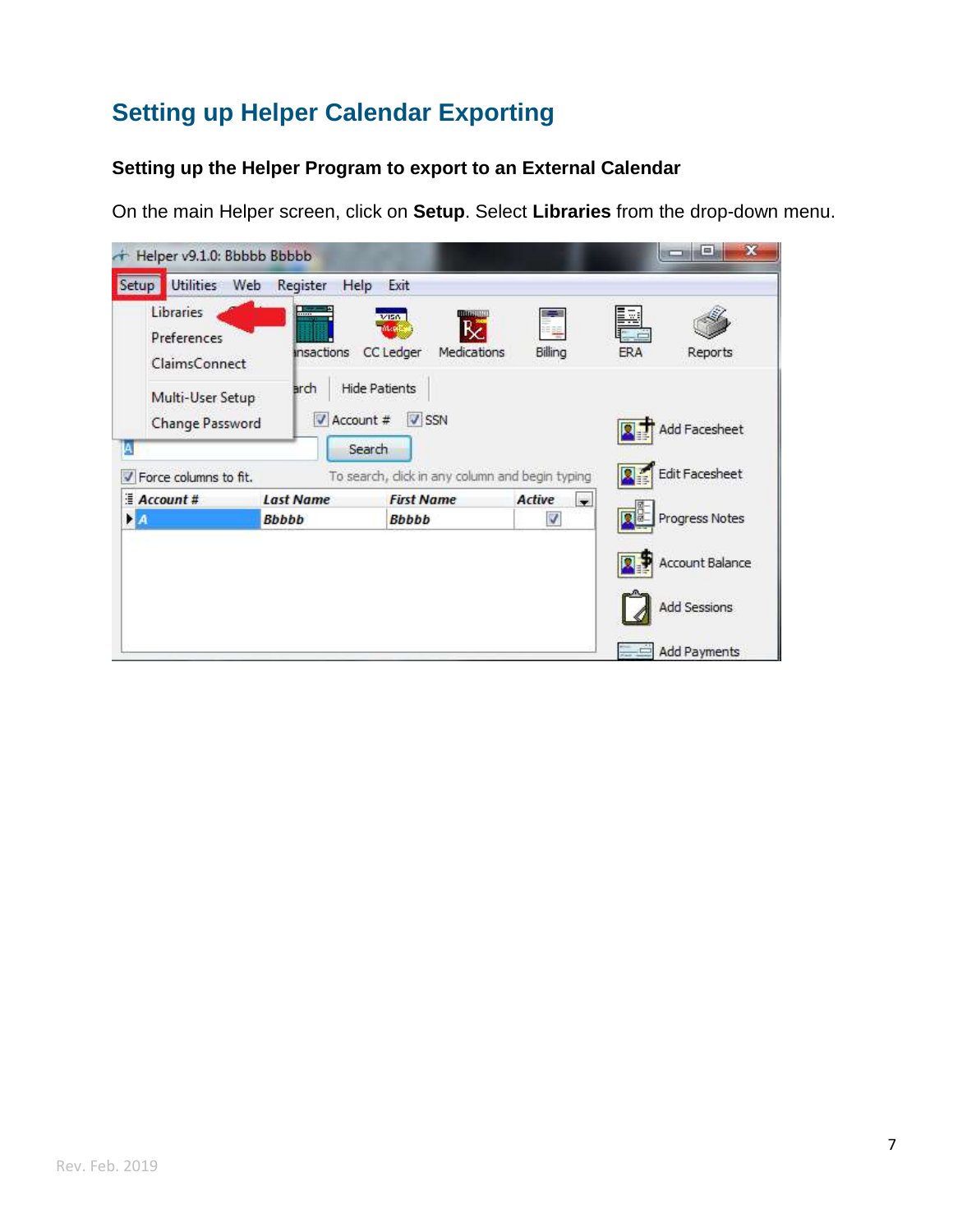Once the list of Libraries is displayed, click on **Therapists**. On the Therapists screen, select the name Therapist for which you wish to use Calendar Exporting. Then click on **Edit** on the bottom of the Window.

| <b>4</b> Primary                                                                                                                                   | 盗<br><b>Therapists</b>                            |                          |                    |                |                     |                   |  |
|----------------------------------------------------------------------------------------------------------------------------------------------------|---------------------------------------------------|--------------------------|--------------------|----------------|---------------------|-------------------|--|
| - Accounts<br>Facilities                                                                                                                           | To search, dick in any column and begin typing    |                          |                    |                |                     |                   |  |
| <b>Insurance Companies</b><br>Lawyers                                                                                                              | Drag a column header here to group by that column |                          |                    |                |                     |                   |  |
| Medications                                                                                                                                        | ∃ ID<br>Status Last Name First Name MI Address 1  |                          |                    | Address 2 City |                     | St Zip Code Phone |  |
| Programs                                                                                                                                           | Johnson Thomas<br>A                               |                          | 4950 College Blvd. |                | Overlanı KS 6621116 |                   |  |
| - Services<br>Therapists                                                                                                                           | $\blacktriangleright$ C<br>Ryan                   | $\blacksquare$ . The set | 4950 College Blvd. |                | Overlanı KS 6621116 |                   |  |
| · Scheduler<br>- Categories<br>Priorities<br>⊿ Other<br>Adjustment Categories<br><b>Billing Messages</b><br>Methods of Payment<br>Outcome Measures |                                                   |                          |                    |                |                     |                   |  |
| Places of Service                                                                                                                                  | 图 Edit<br><b>B</b> Add                            |                          | <b>A</b> Print     | Export         |                     |                   |  |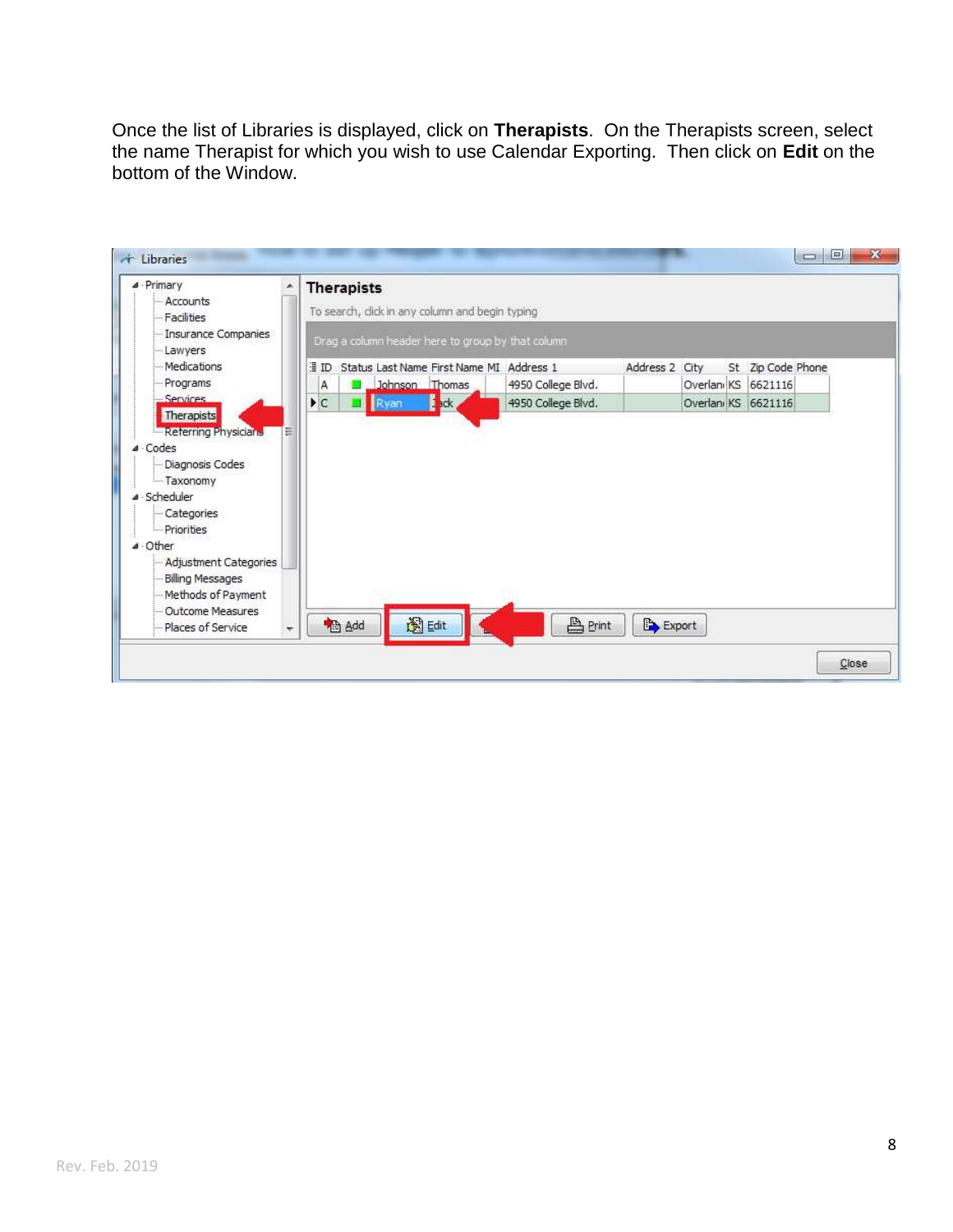On the Therapist screen, click on the **Schedule** tab. Click on the checkbox to the left of **Enable external calendar support**. Finally, click on the link **Copy URL to Clipboard** button. You can now save this screen and proceed to set up your specific external calendar.

| General                                                                            | Claim Settings                                                                  | Supervisor        | Schedule<br>Credit Card Info.                                                                                                                                                                                                            |  |  |                            |
|------------------------------------------------------------------------------------|---------------------------------------------------------------------------------|-------------------|------------------------------------------------------------------------------------------------------------------------------------------------------------------------------------------------------------------------------------------|--|--|----------------------------|
|                                                                                    | for this Therapist.                                                             |                   | The following information is used in the scheduler to identify working hours                                                                                                                                                             |  |  | Extra Info<br>Fee Schedule |
|                                                                                    |                                                                                 | Beginning of day: | 09:00 AM                                                                                                                                                                                                                                 |  |  |                            |
|                                                                                    |                                                                                 | End of day:       | 5:00 PM                                                                                                                                                                                                                                  |  |  |                            |
|                                                                                    | instructions in importing an iCal calendar.<br>Enable external calendar support |                   | external calendar using the standard iCal format. When enabled, one week<br>prior to the current date and two months after the current date will be kept up<br>to date in your external calendar. Refer to your calendar application for |  |  | Save                       |
| https://calsync.netsmartcloud.com/A7CAD08D-9128-4ABA-A1E0-E99D81FFB202/cal<br>URL: |                                                                                 |                   |                                                                                                                                                                                                                                          |  |  |                            |
|                                                                                    | Copy and paste the above URL into your external Calendar application            |                   |                                                                                                                                                                                                                                          |  |  | Save & Add                 |
|                                                                                    |                                                                                 |                   |                                                                                                                                                                                                                                          |  |  |                            |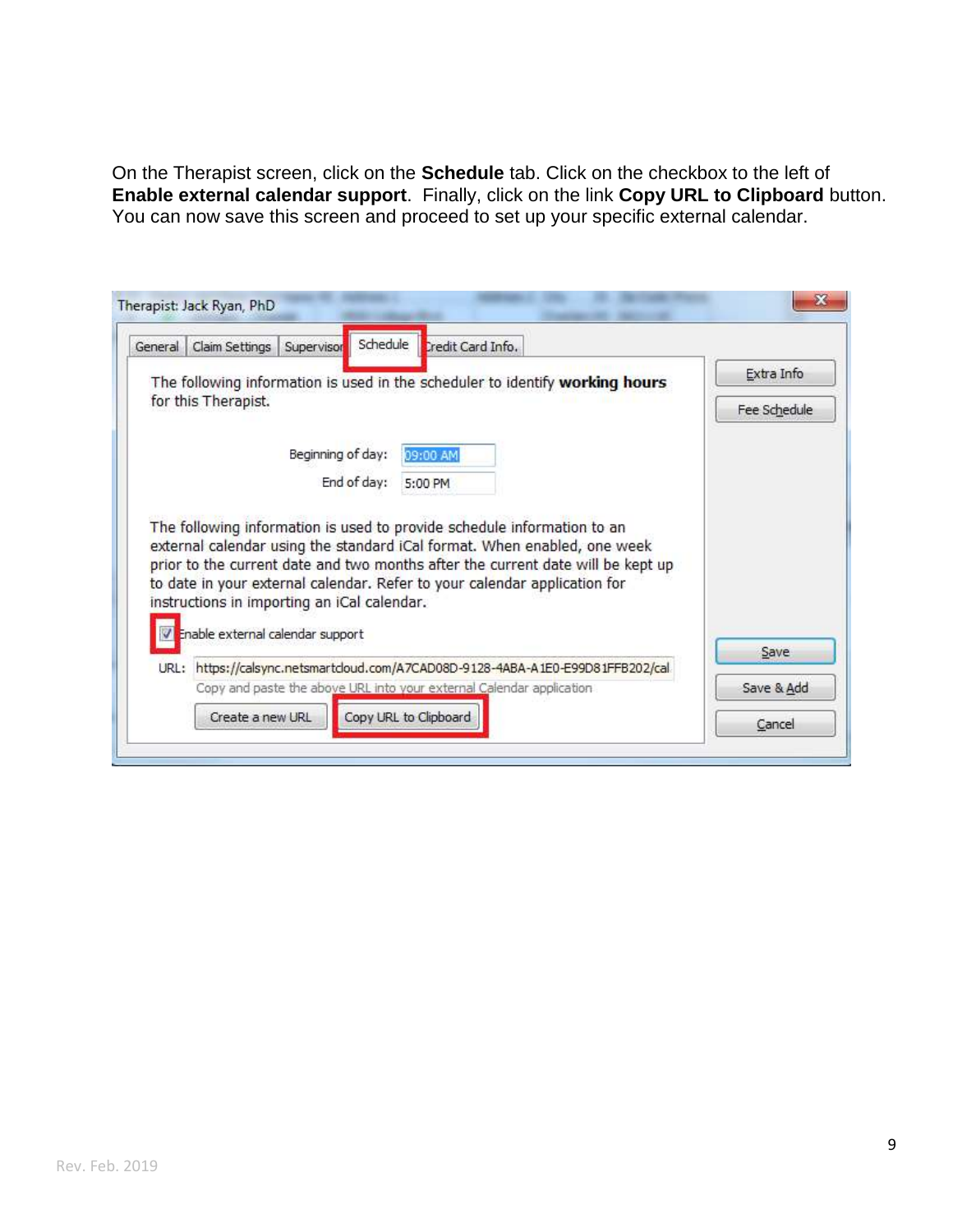### <span id="page-10-0"></span>**[Setting up the Outlook Calendar](#page-10-0)**

How to export using Outlook Calendar

Open your Outlook program and click the **Calendar** option at the bottom of the page.

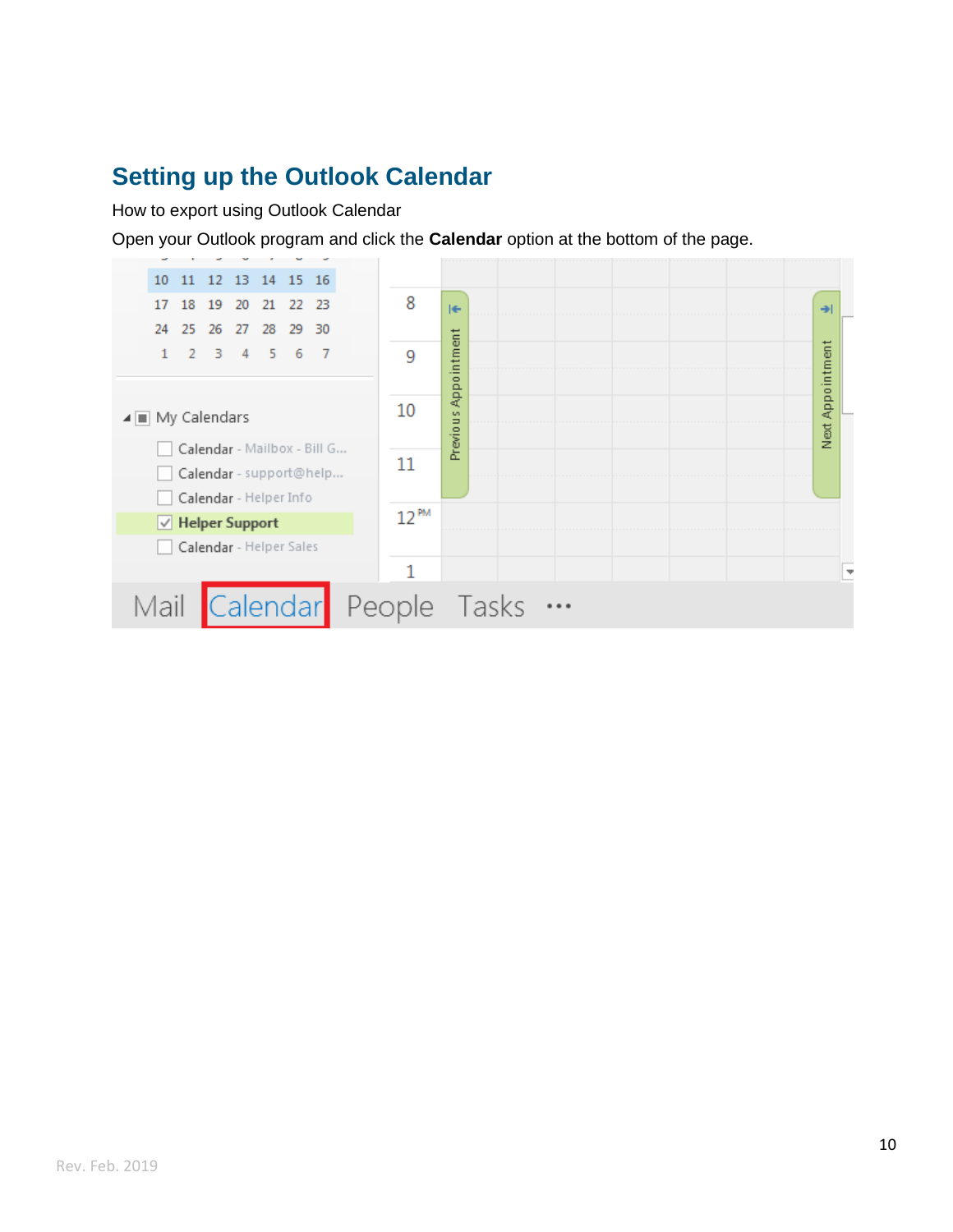| 3                                          | 4           | 5  | 6               | $\overline{7}$      | 8  | 9                      |                      | <b>PRINT</b>    |                                   |                          |
|--------------------------------------------|-------------|----|-----------------|---------------------|----|------------------------|----------------------|-----------------|-----------------------------------|--------------------------|
| 10                                         | 11          | 12 | 13 <sup>°</sup> | 14                  | 15 | <sup>16</sup>          |                      |                 |                                   |                          |
| 17                                         | 18          | 19 | 20              | 21                  | 22 | 23                     |                      | 8               | $\left  \right.$<br>$\rightarrow$ |                          |
| 24                                         | 25          | 26 | 27              | 28                  | 29 | 30                     |                      |                 |                                   |                          |
|                                            | 2           | з  | 4               | 5                   | 6  | - 7                    |                      | 9               | Appointment<br>Next Appointment   |                          |
|                                            |             |    |                 |                     |    |                        | ┻                    | 10              |                                   |                          |
| $\blacktriangleleft$ $\blacksquare$ My Cal |             |    |                 | Rename Group        |    |                        |                      |                 | Previous                          |                          |
|                                            | Cale        |    |                 | Delete Group        |    |                        |                      |                 |                                   |                          |
|                                            | Cale        |    |                 |                     |    |                        | Remove All Calendars |                 |                                   |                          |
|                                            | Cale        |    |                 |                     |    |                        | New Calendar Group   | n <sub>PM</sub> |                                   |                          |
|                                            | $\vee$ Help |    |                 |                     |    |                        |                      |                 |                                   |                          |
|                                            | Calc        | o. |                 | <b>Add Calendar</b> |    |                        |                      | 亟               | From Address Book                 |                          |
|                                            |             |    |                 |                     |    | <b>Arrange By Name</b> |                      | ē.              | From Room List                    | $\overline{\phantom{a}}$ |
| aı                                         |             |    |                 |                     |    | Show All Calendars     |                      | $\epsilon$      | From Internet                     |                          |

Go to **Add Calendar** and select **From Internet** from the submenu.

On the following screen, right-click and paste the URL (this was copied from Helper) into the text box displayed below. Finally click on **OK**.

| https://calsync.netsmartcloud.com/A7CAD08D-9128-4ABA-<br>example: webcall//www.example.com/calendals/calendal.ics | Enter the location of the internet calendar you want to add to Outlook: |  |
|-------------------------------------------------------------------------------------------------------------------|-------------------------------------------------------------------------|--|
|                                                                                                                   |                                                                         |  |
|                                                                                                                   |                                                                         |  |

You should now have access to your Helper Calendar.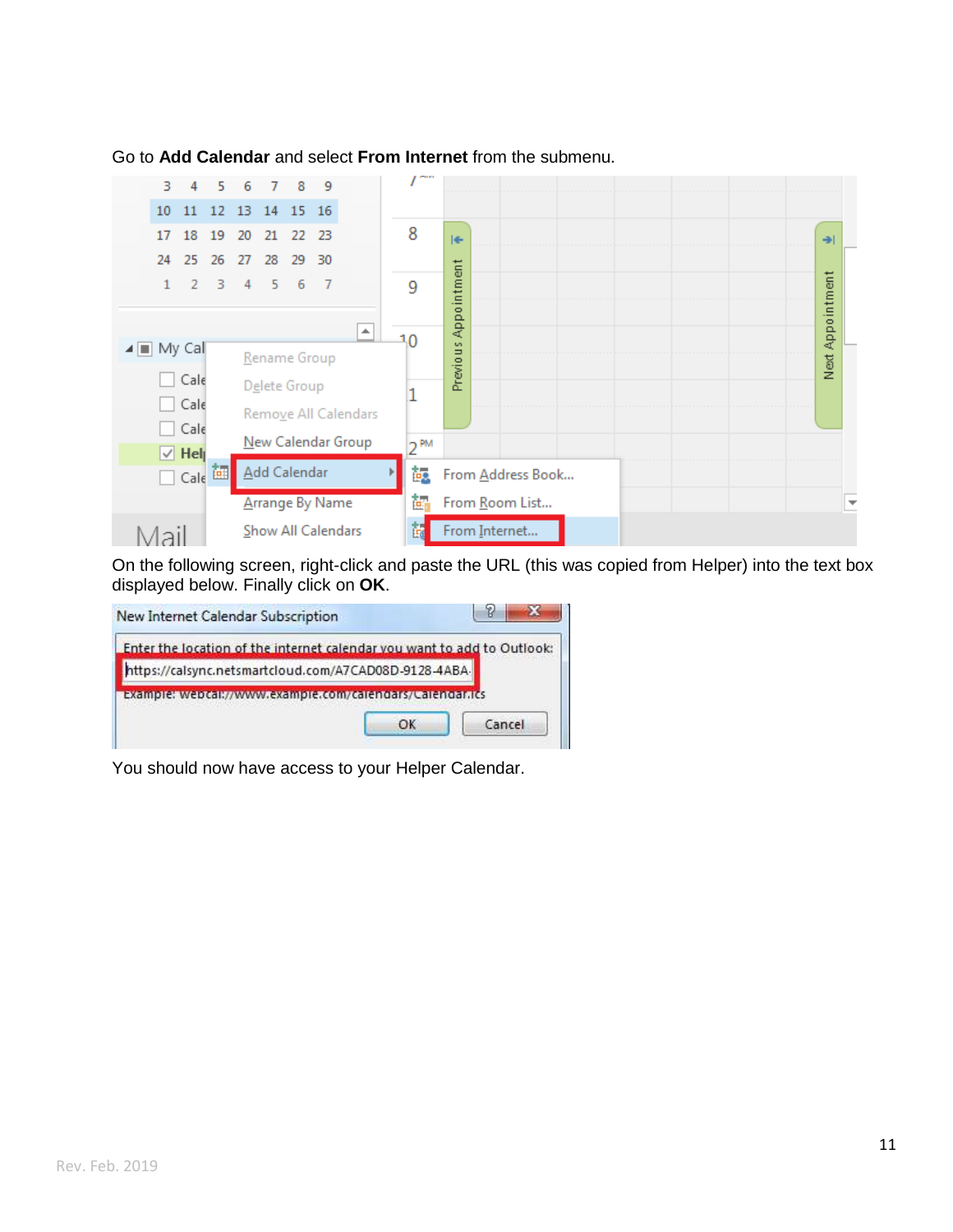### <span id="page-12-0"></span>**Setting up a Google Calendar**

How to export using the Google Calendar

Open your Google Calendar. On the left of the page go to **Other calendars**. Click on the drop-down arrow to the right and select **Add by URL** from the list.



On the following screen, paste the URL from Helper into the text box labeled **URL:** Then click on **Add Calendar**.

#### **Add by URL**

| ٠ | ÷ |  |
|---|---|--|
|   |   |  |

| URL: |                           | https://calsync.netsmartcloud.com/A7CAD08D-9128-4A |
|------|---------------------------|----------------------------------------------------|
|      | type in the address here. | e audress to a calendar (in itsal lomiat), yo      |
|      |                           | $\Box$ Make the calendar publicly accessible?      |
|      | Add Calendar Cancel       |                                                    |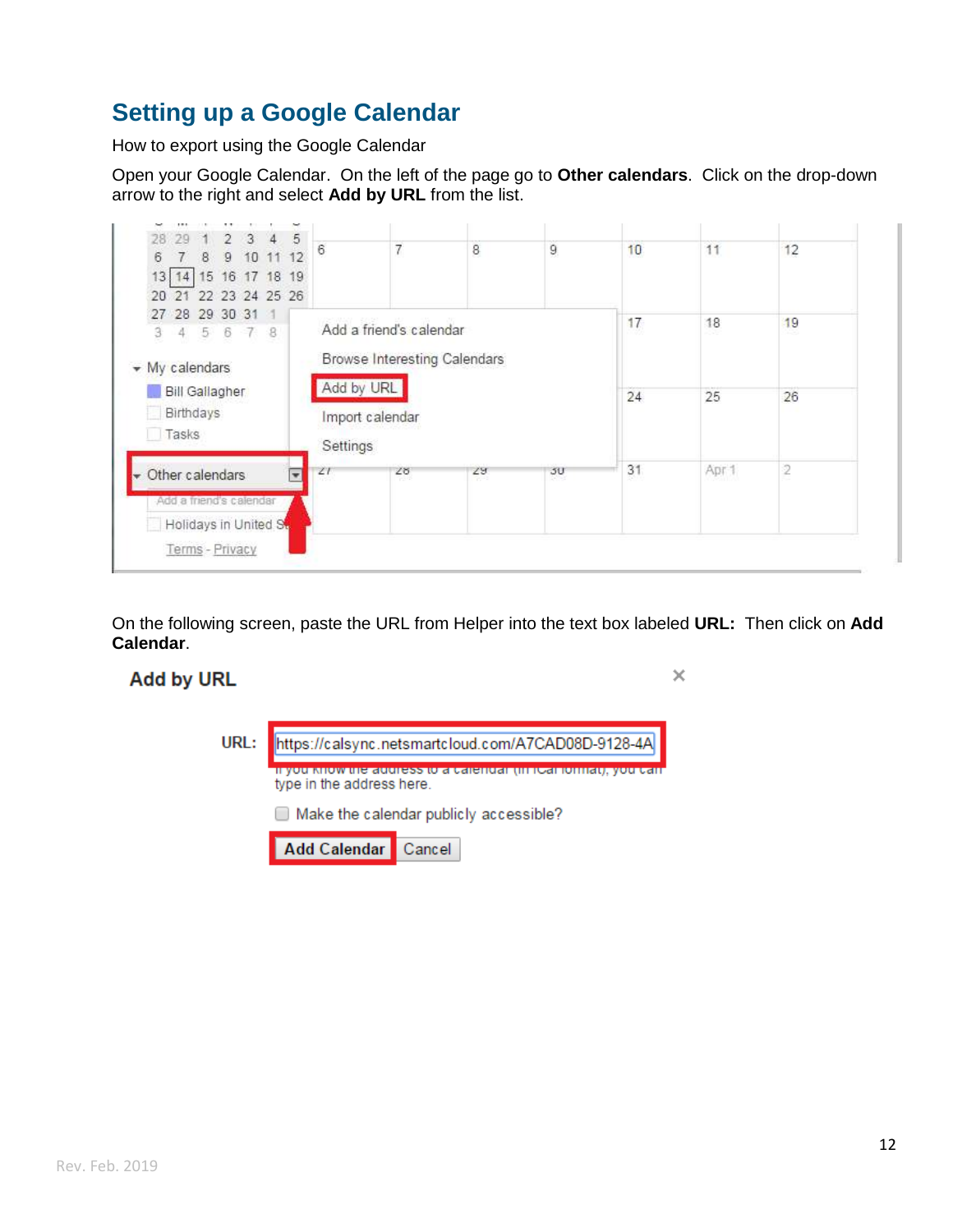### <span id="page-13-0"></span>**[Setting up a Yahoo Calendar](#page-13-0)**

How to export using a Yahoo Calendar

Open your Yahoo Calendar. On the left side of the page, click on **Others** and select **Follow Other Calendars**.

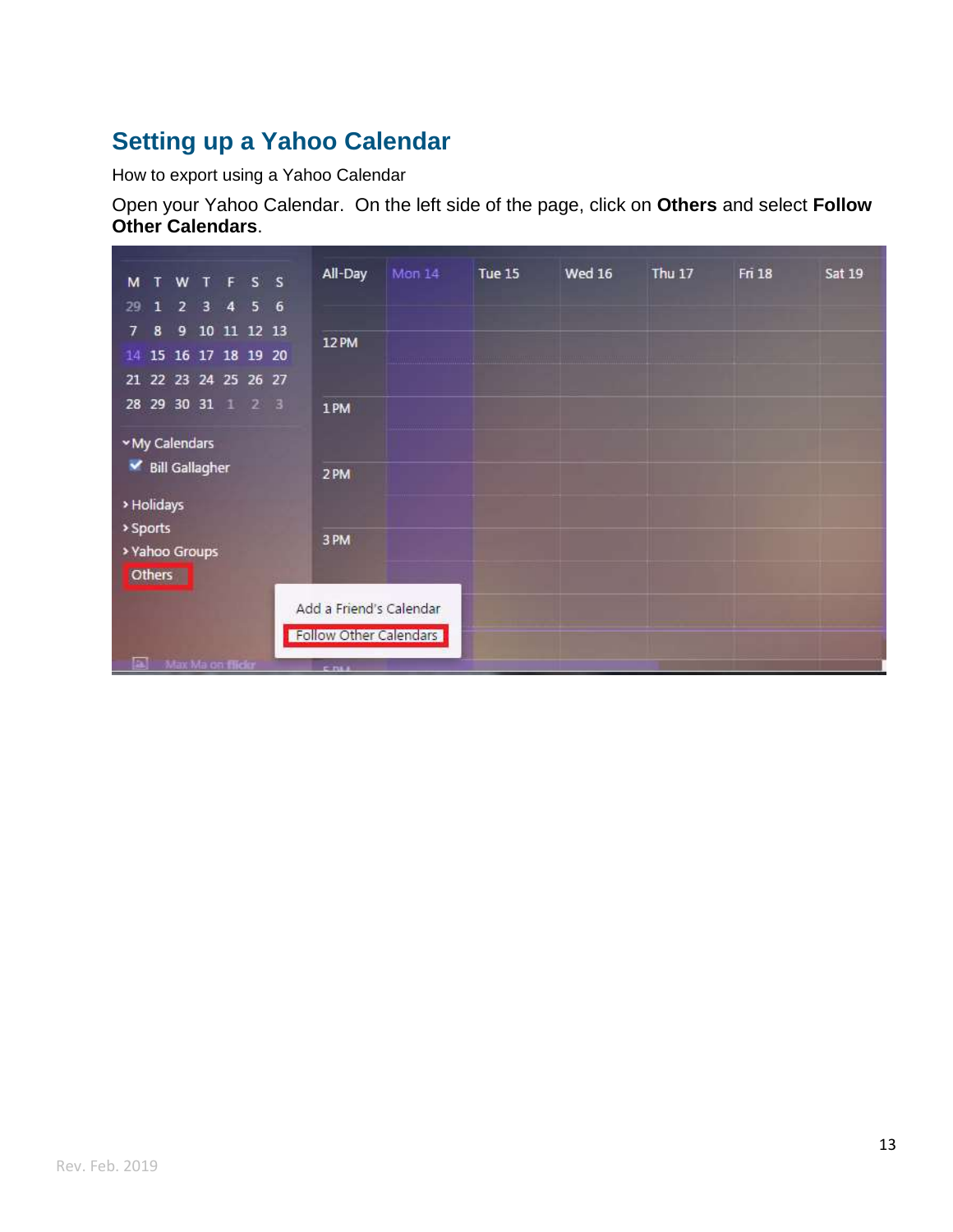From the Following screen, paste in the URL from Helper next to the text box labeled **iCal Address**. Then click on Continue

Þ

| Helper       |                                                |
|--------------|------------------------------------------------|
| iCal Addres: | https://calsync.netsmartcloud.com/2BA2A6CE-77C |
| Color        |                                                |
| Refresh      | Automatically<br>▼                             |
| Remind       | 30 minutes before<br>▼                         |
| and          | No Reminder                                    |
|              | $\blacksquare$ Mail<br>Yahoo Messenger         |
|              | Mobile/Desktop                                 |
|              |                                                |
| Continue     | Cancel                                         |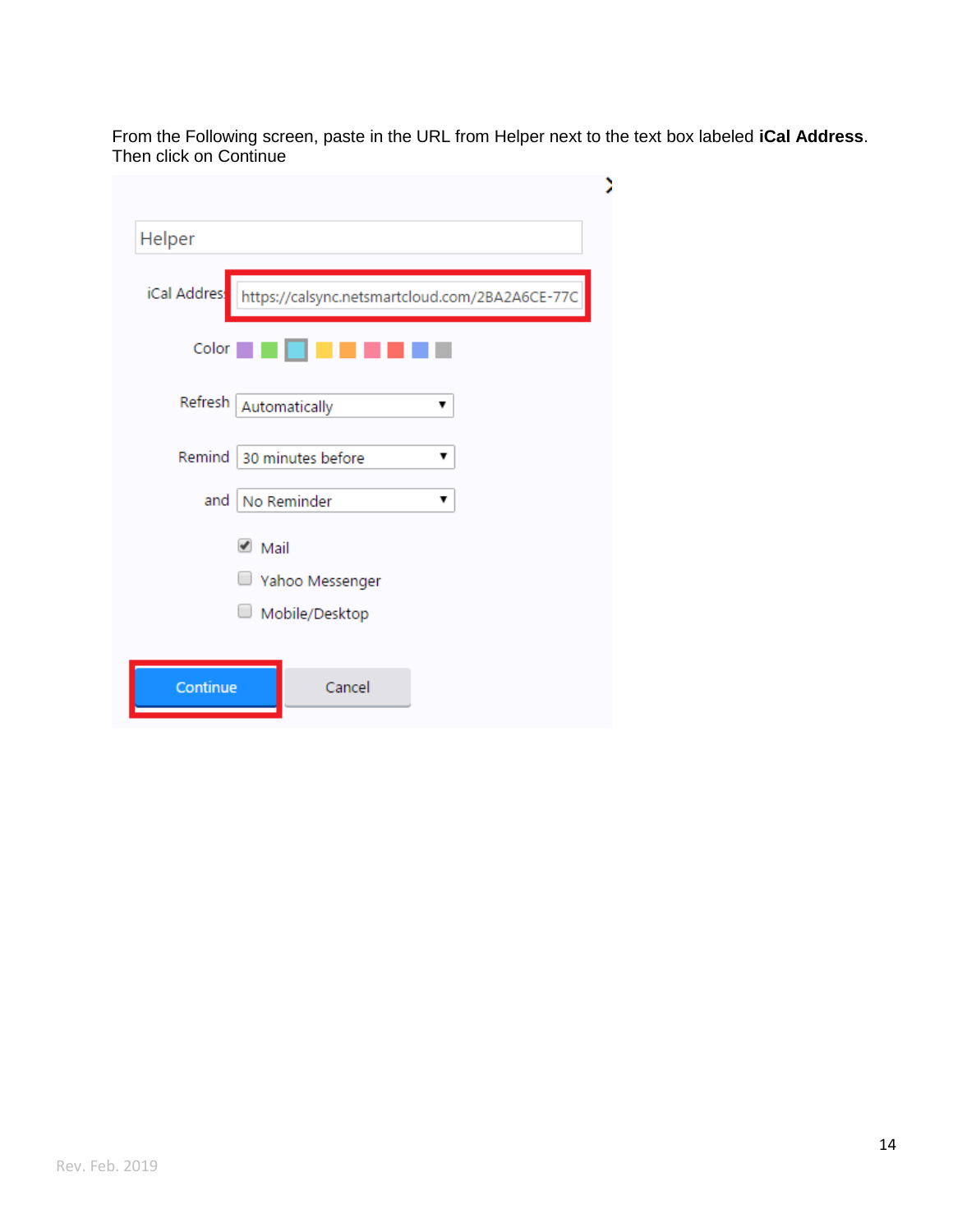### <span id="page-15-0"></span>**Setting up calendar with an iPhone**

How to export using an iPhone Calendar

First you need to copy the URL from the Therapist Library.

|                    | General Claim Settings                      | Supervisor        | Schedule    | Credit Card Info.                                                                                                                                                                                                                        |            |
|--------------------|---------------------------------------------|-------------------|-------------|------------------------------------------------------------------------------------------------------------------------------------------------------------------------------------------------------------------------------------------|------------|
|                    |                                             |                   |             | The following information is used in the scheduler to identify working hours                                                                                                                                                             | Extra Info |
| for this Provider. |                                             |                   |             | Fee Schedule                                                                                                                                                                                                                             |            |
|                    |                                             | Beginning of day: |             | 09:00 AM                                                                                                                                                                                                                                 |            |
|                    |                                             |                   | End of day: | 5:00 PM                                                                                                                                                                                                                                  |            |
|                    | instructions in importing an iCal calendar. |                   |             | external calendar using the standard iCal format. When enabled, one week<br>prior to the current date and two months after the current date will be kept up<br>to date in your external calendar. Refer to your calendar application for |            |
|                    | V Enable external calendar support          |                   |             |                                                                                                                                                                                                                                          | Save       |
|                    |                                             |                   |             | URL: https://calsync.netsmartcloud.com/E087AE1E-0D79-4D4A-8D7B-C3A68E6F4D95/cal.<br>Copy and paste the above URL into your external Calendar application                                                                                 | Save & Add |

Edit the Therapist name and go the **Schedule** tab. Then click on **Copy URL to Clipboard**.

Finally click **Save**.

Next, create an email and paste the URL into it. Send it to an email address that you can get to on the iPhone.

From the iPhone, open the email you sent. Use the iPhone copy feature to copy the URL. Go to Settings, and select **Mail, Contacts, Calendars**. From the list, select Add Account and select **Other**. Now go to **Add Subscribed Calendar**. Paste the URL in for the server location. You may see a warning regarding "Cannot Connect Using SSL". Click **Continue**. Enter a description for the calendar. Click **Next** in the upper right then save the entry.

Now, if you open the iPhone Calendar it will display your appointments. This may take a while for the initial synchronizing.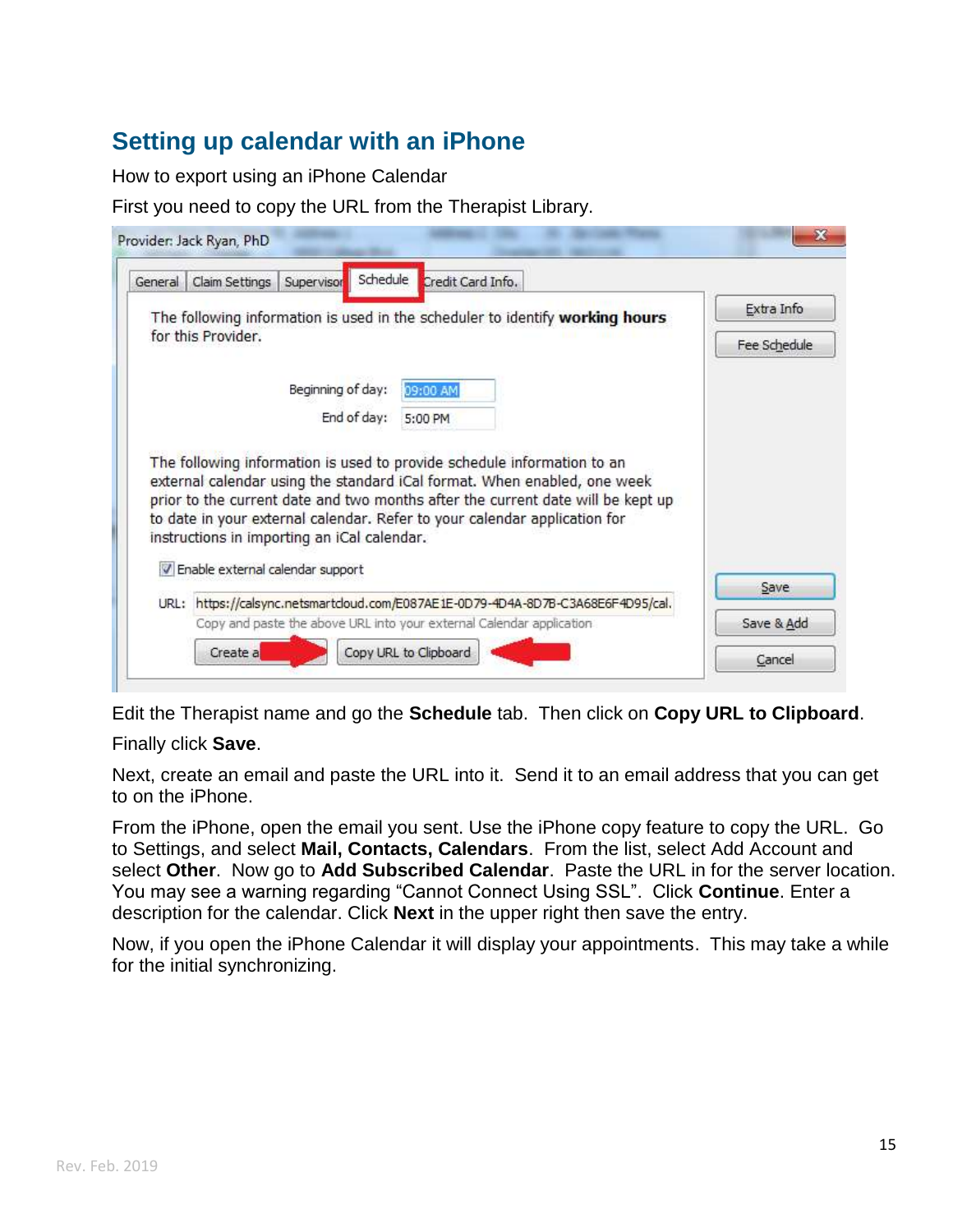# <span id="page-16-0"></span>**Setting up Preferences for Appt reminders**

#### **Enabling the Email Reminders Option**

#### **Setting up the Preferences Library**

On the main Helper Screen,

| Helper v9.1.0: Bbbbb Bbbbb          |                                  |                                                 |                                    |     | ×<br>e                |
|-------------------------------------|----------------------------------|-------------------------------------------------|------------------------------------|-----|-----------------------|
| <b>Utilities</b><br>Setup           | Web<br>Register<br>Help          | Exit                                            |                                    |     |                       |
| Libraries                           | $Ctrl + L$                       | <b>URBANISM</b><br><b>VISA</b>                  |                                    | Þ   |                       |
| Preferences                         |                                  | ₿č<br><b>MARK</b>                               |                                    |     |                       |
| ClaimsConnect                       | <b>Insactions</b>                | <b>CC</b> Ledger<br>Medications                 | Billing                            | ERA | Reports               |
| Multi-User Setup<br>Change Password | arch<br>Account #                | <b>Hide Patients</b><br>$V$ SSN                 |                                    |     | Add Facesheet         |
|                                     |                                  | Search                                          |                                    |     |                       |
| V Force columns to fit.             |                                  | To search, click in any column and begin typing |                                    |     | <b>Edit Facesheet</b> |
| $A$ ccount#<br>$\mathbf{A}$         | <b>Last Name</b><br><b>Bbbbb</b> | <b>First Name</b><br><b>Bbbbb</b>               | $\overline{\phantom{a}}$<br>Active |     | Progress Notes        |

Click on **Setup** and select **Preferences.**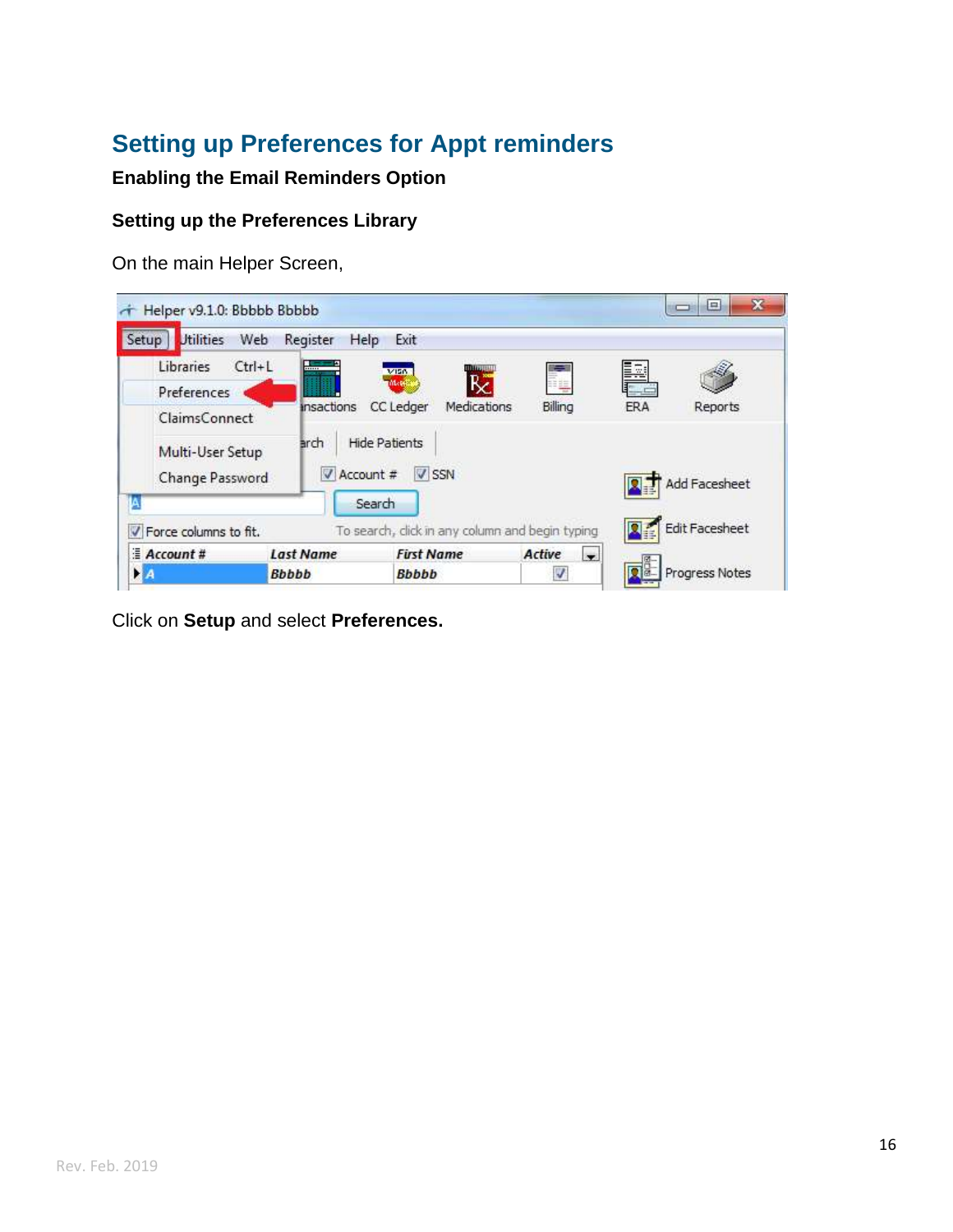| General                                                                                                   | <b>Facesheet</b>                                       |                                                        |         |  |
|-----------------------------------------------------------------------------------------------------------|--------------------------------------------------------|--------------------------------------------------------|---------|--|
| <b>Reatures</b><br>Screens & Sounds<br>Ledgers                                                            | Use the following defaults when adding a new Facesheet |                                                        |         |  |
| Libraries<br><b>R</b> Defaulte                                                                            |                                                        | Account: E.A. P. Boston                                | $\cdot$ |  |
|                                                                                                           |                                                        | Facility: BSI Psychological                            |         |  |
| <b>hacesheet</b><br><b>EET SESSION</b>                                                                    |                                                        | Lawyer: Jonathan Barrister, JD                         |         |  |
| <b>B</b> Payment                                                                                          |                                                        | Program: Derry School District                         |         |  |
| <b>i</b> a Adjustment                                                                                     | Referring Source: Yellow Pages                         |                                                        |         |  |
| <b>B</b> Insurance Library<br><sup>¤</sup> Scheduler<br>Managed Care<br><b>NSA</b> Credit Card Processing | Referring Physician: Reference, Kim                    |                                                        |         |  |
|                                                                                                           |                                                        | Procedure: 90834, Individual Psychotherapy             |         |  |
|                                                                                                           |                                                        | Therapist: Johnson, Thomas                             |         |  |
| SS ClaimsConnect                                                                                          | Sex:                                                   | <b>Female</b><br>O Male                                |         |  |
|                                                                                                           | Discount Amount:                                       | \$0.00                                                 |         |  |
|                                                                                                           | State:                                                 | Zip Code:                                              |         |  |
|                                                                                                           | Area Code:                                             |                                                        |         |  |
|                                                                                                           | Appointment Reminders:                                 | days prior to their next appointment<br>$\overline{2}$ |         |  |
|                                                                                                           |                                                        |                                                        |         |  |
|                                                                                                           |                                                        |                                                        |         |  |
|                                                                                                           |                                                        |                                                        |         |  |

Click on **Facesheet** on the left. On the bottom right, enter the number of days you'd like the reminder sent prior to the appointment. Click **Save**.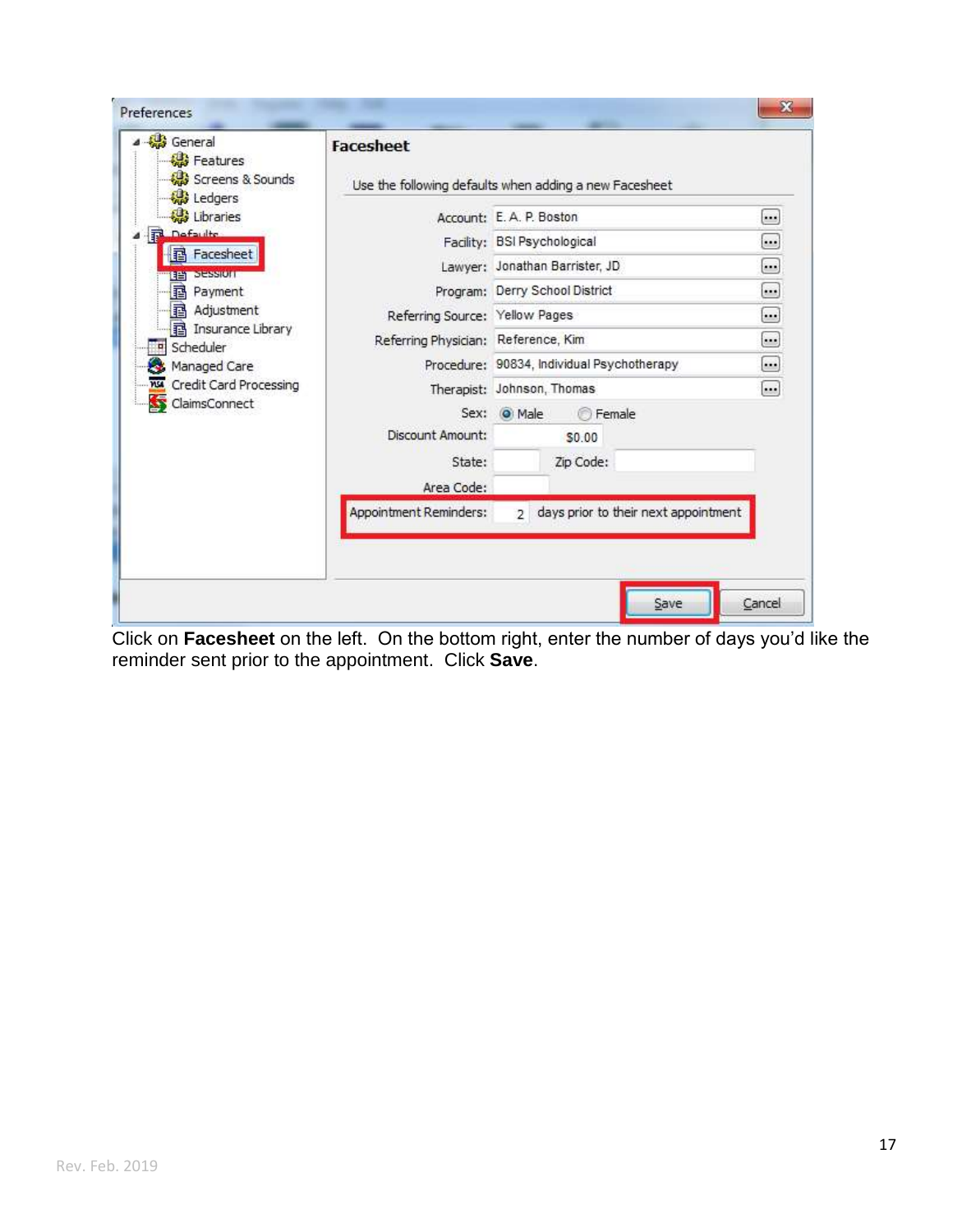# <span id="page-18-0"></span>**[Setting up a Facesheet for Appt reminders](#page-18-1)**

<span id="page-18-1"></span>**Setting up the patient Facesheet.**

| Utilities<br>Web<br>Setup                     | Register                      | Help Exit                                |                                                 |                           |                 |                        |
|-----------------------------------------------|-------------------------------|------------------------------------------|-------------------------------------------------|---------------------------|-----------------|------------------------|
| Scheduler<br>MC Auth.                         | $r_{\rm max}$<br>Transactions | VISN <sub>1</sub><br>Months<br>CC Ledger | <b>MARKET</b><br>Medications                    | Billing                   | Þ<br><b>ERA</b> | Reports                |
| <b>Advanced Search</b><br><b>Basic Search</b> |                               | <b>Hide Patients</b>                     |                                                 |                           |                 |                        |
| <b>V</b> First Name<br><b>V</b> Last Name     | $\triangledown$ Account #     | $V$ SSN                                  |                                                 |                           |                 | <b>Add Facesheet</b>   |
| A                                             | Search                        |                                          |                                                 |                           |                 | Edit Facesheet         |
| V Force columns to fit.                       |                               | <b>Count Att</b>                         | To search, click in any column and begin typing |                           |                 |                        |
| ÷<br>А                                        | <b>Bbbbb</b>                  | Bbbbb                                    |                                                 | <b>Active</b><br>le.<br>√ |                 | Progress Notes         |
|                                               |                               |                                          |                                                 |                           |                 | <b>Account Balance</b> |
|                                               |                               |                                          |                                                 |                           |                 | <b>Add Sessions</b>    |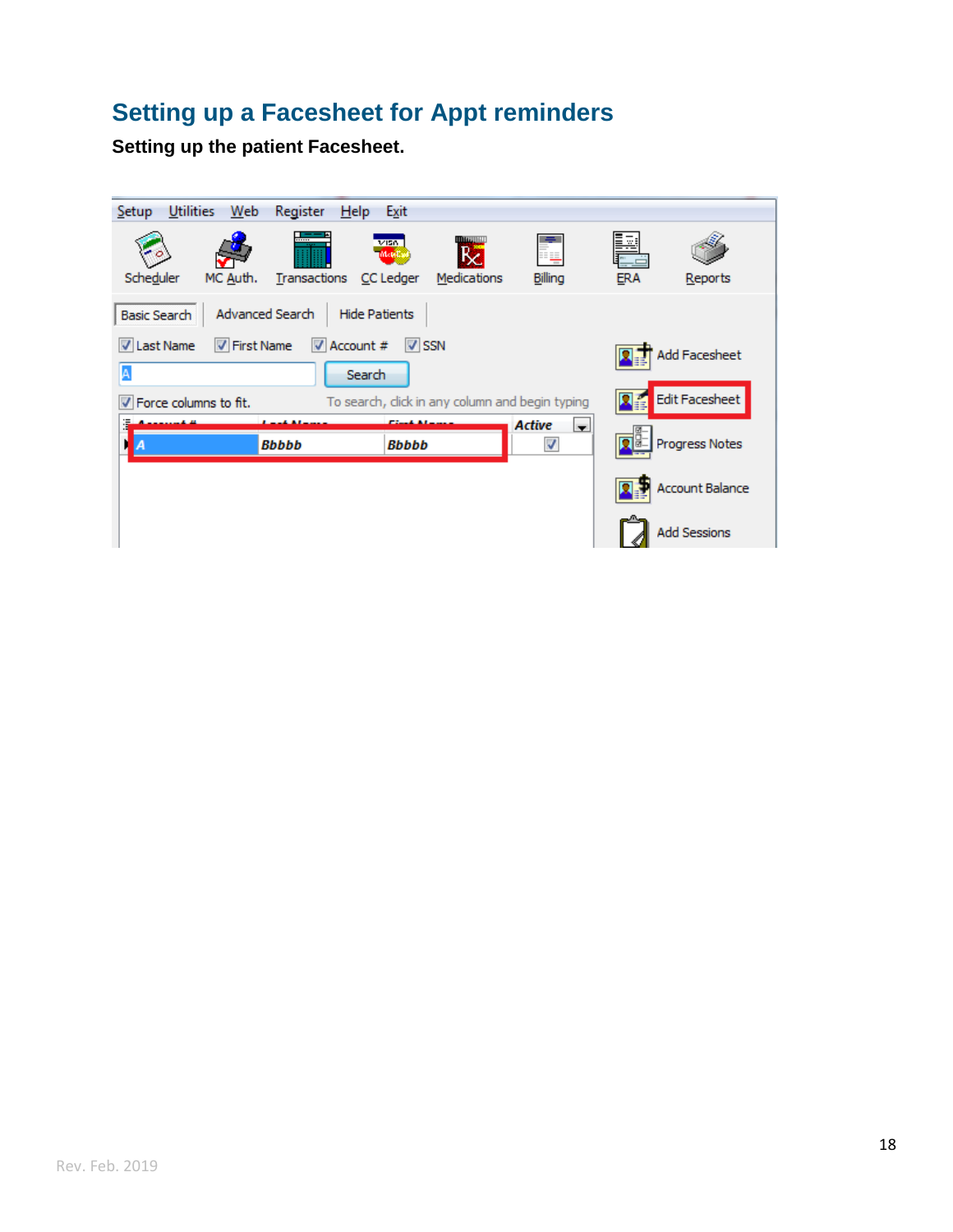From the main Helper screen select a Patient and click on **Edit Facesheet**.

| <b>Patient Information: Ccccc Ccccc</b>                                                                                                                                                                                                                                                                                                                                                                                                                                                                                                                                                                                                                                                                                                                                                          | Ж                                                                                                                                                                  |
|--------------------------------------------------------------------------------------------------------------------------------------------------------------------------------------------------------------------------------------------------------------------------------------------------------------------------------------------------------------------------------------------------------------------------------------------------------------------------------------------------------------------------------------------------------------------------------------------------------------------------------------------------------------------------------------------------------------------------------------------------------------------------------------------------|--------------------------------------------------------------------------------------------------------------------------------------------------------------------|
| Library Links Appointment Reminders<br>Patient                                                                                                                                                                                                                                                                                                                                                                                                                                                                                                                                                                                                                                                                                                                                                   | <b>Facesheet</b>                                                                                                                                                   |
| If you want to send appointment reminders by email,<br>PLEASE READ THE FOLLOWING TO THE CONSUMER                                                                                                                                                                                                                                                                                                                                                                                                                                                                                                                                                                                                                                                                                                 | O Patient Info.<br>Additional Resp.<br><b>Parties</b>                                                                                                              |
| We can send you an appointment reminder by email. The appointment reminder will<br>include only the date and time of your appointment and your service provider name.<br>We will not encrypt the messages. Health care information sent by regular e-mail<br>could be lost, delayed, intercepted, delivered to the wrong address, or arrive<br>incomplete or corrupted. If you understand these risks and would like to receive an<br>appointment reminder by email, I need you to confirm you accept responsibility for<br>these risks, and will not hold us responsible for any event that occurs after we send<br>the message.<br>By checking the box below that enables E-mail reminders and entering an E-Mail<br>address, you acknowledge that you have received consent from the patient. | Attachments<br><b>Insurance Info</b><br>Claim Info.<br>Insurance Co.<br><b>Billing Setup</b><br><b>Defaults</b><br>Billing<br><b>Access Time &amp;</b><br>Outcomes |
| V Enable E-mail Reminders for this patient<br>days prior to their next appointment<br>Send reminder<br>$\overline{2}$<br>Recipient E-mail: name@hotmai.com                                                                                                                                                                                                                                                                                                                                                                                                                                                                                                                                                                                                                                       | Save<br>Save & Add<br>Save & Copy                                                                                                                                  |
| Extra Info                                                                                                                                                                                                                                                                                                                                                                                                                                                                                                                                                                                                                                                                                                                                                                                       | Cancel                                                                                                                                                             |

Click the tab at the top **Appointment Reminders**. At the bottom of the page, check the checkbox next to **Enable E-mail Reminders...**. Enter the number of days prior to the appointment to send the reminder. (It will auto-fill with the setting entered in Preferences.) Enter the email address to send the reminder and click **Save**. You have set up a reminder to be sent to this patient.